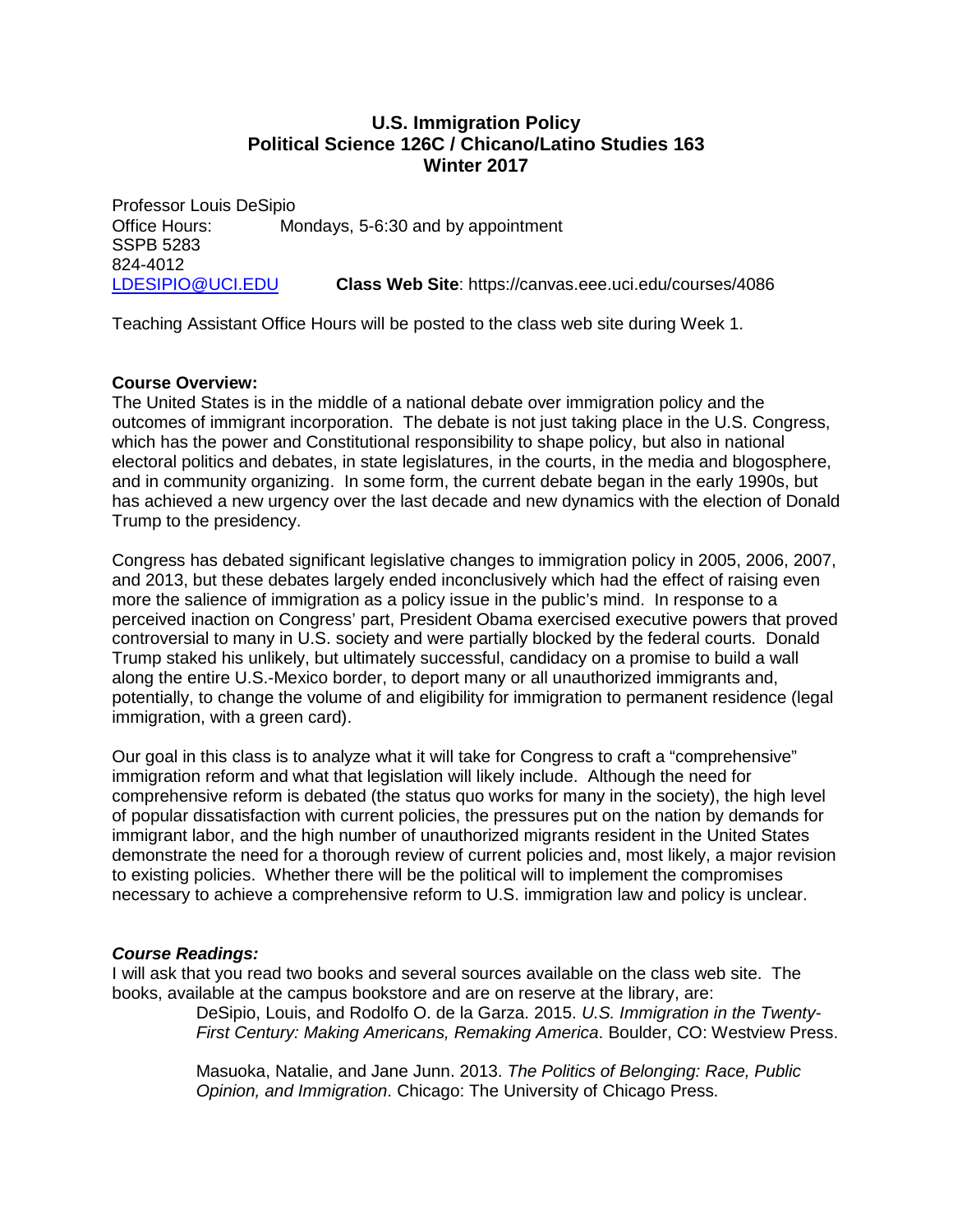I will expect that you have read the assigned readings *prior to* the class in which they are assigned. Although I will not always make explicit references to the assigned readings in my lectures, having read them in advance will help you understand that day's topic. I encourage you to come to class with questions about the readings.

The reading is weighted to the first eight weeks of the course so that you can dedicate the final weeks to the group presentations.

#### *Course Structure*

Until the last two class sessions, class time will be primary used for lecture on the topic(s) identified on the syllabus for that day. I welcome questions during class about that day's readings or points made in lecture. I strongly encourage you to raise all questions that you have at any point. If you have questions, your classmates probably do as well.

After students are assigned to their policy study groups (see below), I will dedicate part of a class to *begin* each group's conversation so that you can plan your research activities and presentation for the final two weeks of the class. You should plan, however, to schedule additional group meeting times outside of class.

I will post outlines of each class on the class web site prior to each class. These outlines are meant to be a guide to the material that I will cover in lecture, but are *not* a complete version of what will be said in class. While it might be tempting, I can assure you that you will not be able to replace class attendance with a careful review of the outlines.

### **Policy Study Groups**

By the end of the class, I anticipate that you will become expert on either one of the policy areas that will need to be a part of a comprehensive immigration reform or on one of the interest groups that will shape the legislative debate on immigration reform. I envision forming groups in the following areas (not all will have the same number of student members):

#### *Policy areas:*

- Immigration enforcement at the border and in the interior/at the workplace; the "Wall"
- Changes to standards for eligibility for admission to legal permanent residence (the "point system")
- Guest worker programs
- Immigration, civil liberties, and national ID cards
- Immigration policy and international security
- Legalization of unauthorized immigrants; Obama administration executive actions (DACA and DAPA); the status of recipients of DACA after the inauguration of President Trump
- Refugee policy
- Naturalization policy

*Interest groups and key actors central to Congressional policy debates* (These are a bit more diffuse than the policy areas, but each is part of the debate):

• Republicans in the U.S. Congress (note that there are multiple coalitions, particularly in the House, that take different positions on immigration policies)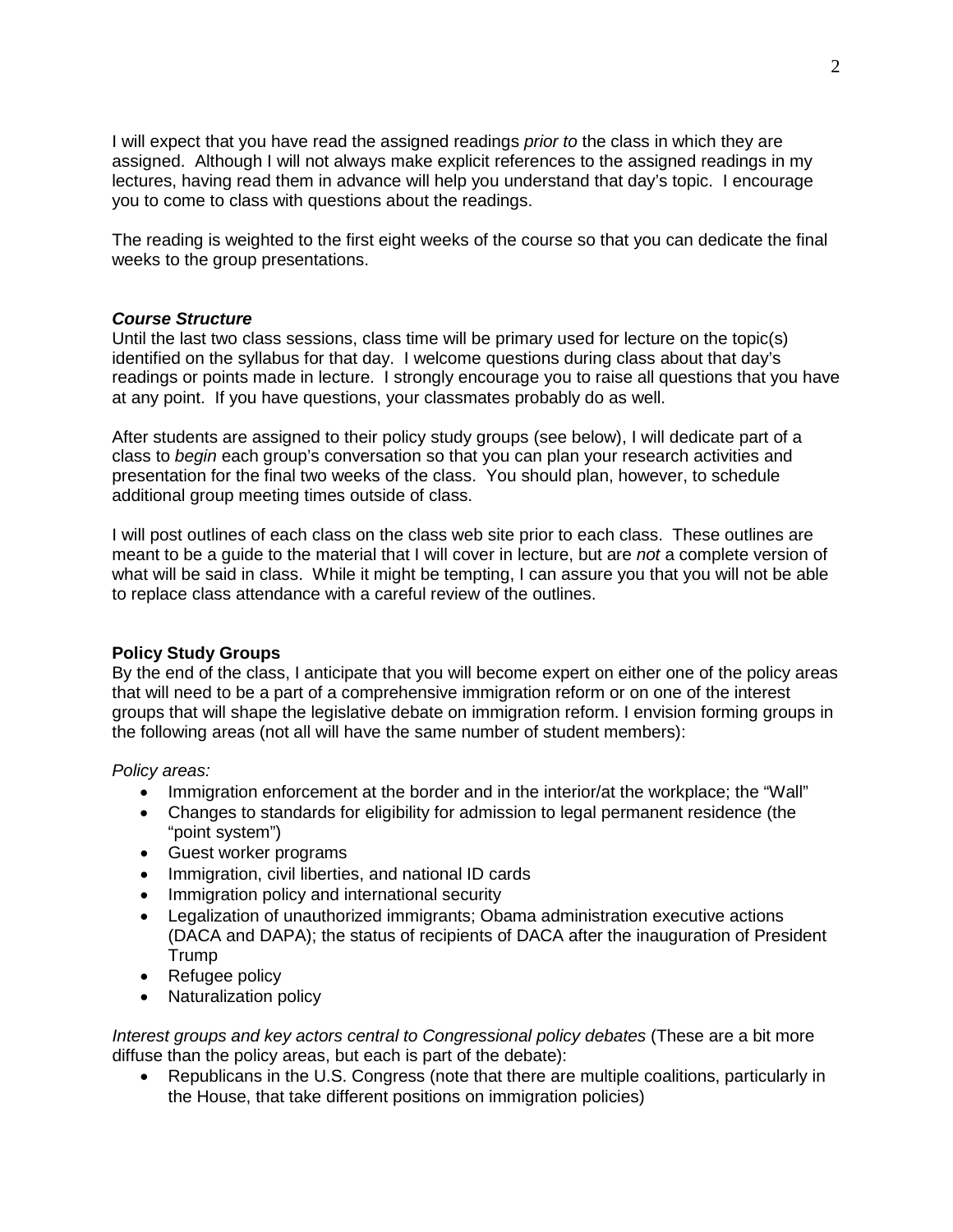- National immigrant rights research and advocacy organizations/Latino and Asian American civil rights organizations
- Policy research groups promoting a reduction in the overall volume of immigration to the United States and/or restrictions to specific legal authorities for immigration to the United **States**
- State governments in the United States (particularly states along the border and states with large unauthorized immigration populations)
- The Trump administration (it is likely that we won't have a complete view of Trump proposals, so I would understand if members of this group focus on indicators of Trump immigration proposals through February 21).
- Employers, particularly the technology, service, and agriculture sectors of the economy
- U.S. trade unions
- Immigrant-sending nations' efforts to influence Trump administration policies/program

If you have an idea for another group, I am open to adding to this list. Any additions will have to either focus on a policy area that will be a part of the Congressional debate or an interest group that is organized to influence the policy debate.

By Tuesday, January 17 (the Tuesday of Week 2 [the Monday of Week 2 is a holiday]), please send me an email [\(LDESIPIO@UCI.EDU\)](mailto:LDESIPIO@UCI.EDU) with your ranked top four choices for assignment to a policy study group for the course. I can't guarantee that you will be assigned to one of the groups that you request, but I will do my best.

This assignment will guide the work you do for your annotated bibliography, the research paper, and your group presentation, so you should do some preliminary research to ensure that you have sources in mind for your policy research area and that you are interested in the range of proposals in this area.

## **Course Requirements and Grading**

I will evaluate your performance in the class in four ways. These include: 1) an annotated bibliography on your policy study area; 2) an eight to ten page essay of the key debates in your policy study area or the key positions of your interest group; 3) a take-home midterm exam covering the readings and class lectures; and 4) an in-class group presentation on your policy research area and how it contributes to the broader debate on comprehensive immigration reform.

1) Annotated Bibliography: Identify at least eight sources relevant to the topic of your policy study group and write a description of no more than two paragraphs for each citation on the relevance of this source and the its contribution to the current immigration debate. These sources should come from a variety of publications. Some of these sources will be scholarly, some journalistic, and some from advocacy organizations (though I realize that scholarly sources may be hard to find for some of the policy study areas).

I will reward students who include scholarly, journalistic, *and* advocacy sources in their annotated bibliographies.

The annotated bibliography should be submitted to the Canvas site prior to the start of class on February 6. It will account for 10 percent of your final grade.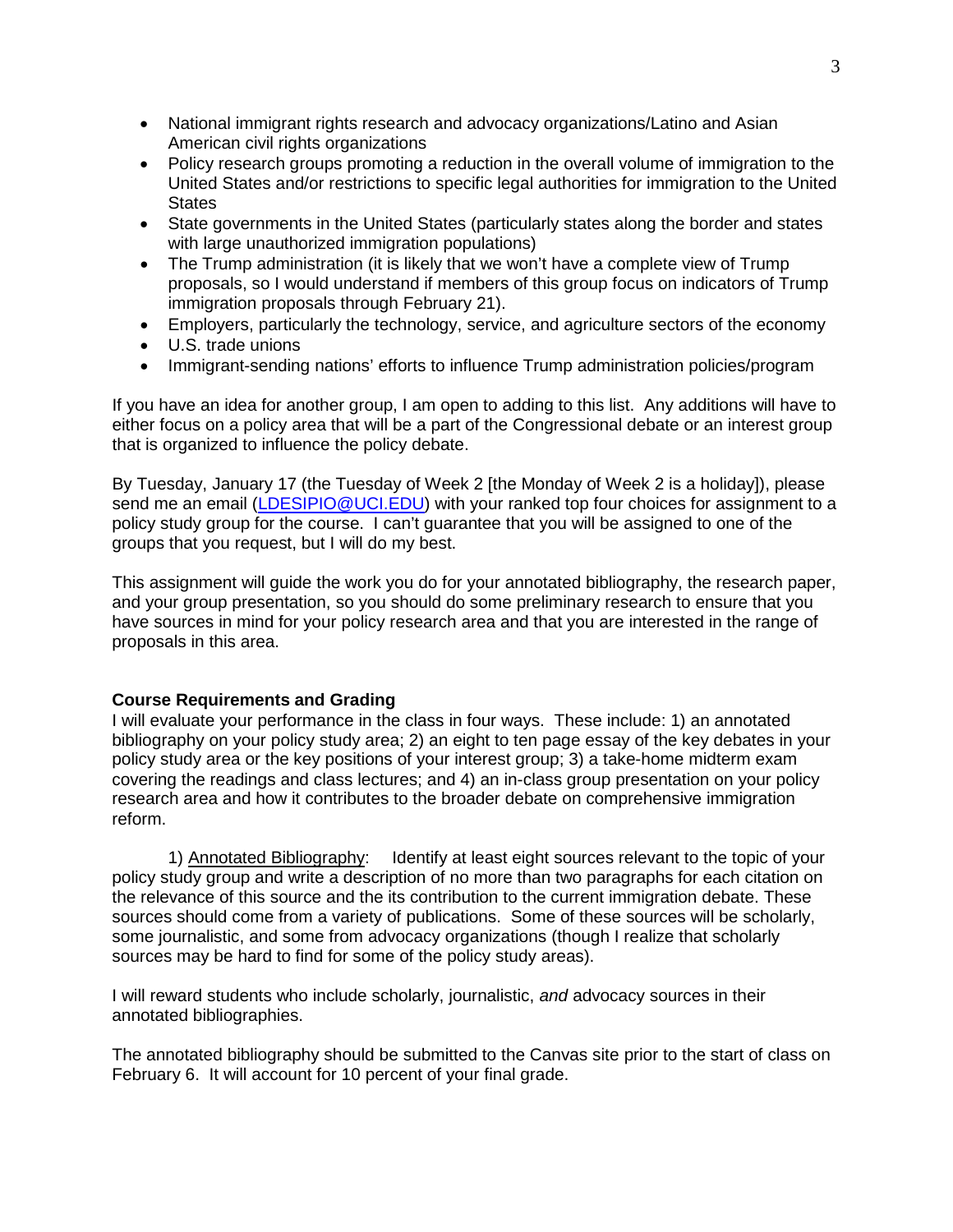2) Research Paper on Key Debates in Policy Area: In an essay of eight to ten pages, identify the key debates relevant to immigration reform in your policy study area. I expect this to be an analytical essay, rather than an advocacy essay, meaning that I expect that you will identify the internal debates in your policy area and the range of positions taken. In order to do this, you will have to look at positions taken by a variety of sources. These papers will serve as the foundation for your group activity.

These are *individual* assignments and I do not want you to work on the assignment with other people in your policy study group. My purpose in making this an individual assignment is to ensure that each student brings substantive knowledge to the first group meeting, so that you have the foundation to discuss your policy area from a variety of perspectives and that the group benefits from this diversity of opinion and sources.

The research paper should be submitted to the Canvas site prior to the start of class on February 27. In addition to submitting a copy to Canvas for evaluation, you will need to distribute a copy to each member of your policy study group either in paper form or electronically. The policy study groups will meet during class on February 27.

The research paper on key debates will be worth 25 percent of your final grade.

3) Midterm Exam: I will post the exam to the class web page on February 15; it will be due (submitted to the class web page) by 5 pm on February 21. The class will be able to shape the format of the exam (and the balance between its different parts) and we will discuss it in class on February 13. My goal with the exam will be two-fold: to ensure that students synthesize different sources to be able to make an argument about U.S. immigration policy (this usually takes the form of an essay) and to be able to demonstrate a careful reading of the assigned readings (this usually takes the form of identifications *or* a multiple choice exam).

The exam will make up 40 percent of the final grade.

4) In-Class Group Presentation: Each policy study group will be responsible for making a presentation of approximately 12 minutes (some groups will be allocated a bit more time) that identifies:

- a) the key issue(s) related to the current immigration reform debate
- b) positions that the Trump administration and Republican Congressional leaders have taken on the issue or the relationship they have to the interest group/actors
- c) a discussion of the role that the issue played in the 2005, 2006, 2007, and 2013 Congressional debates and the preparations for the next round of Congressional immigration reform debates

Each group will select a representative or two to make the group's presentation.

The in-class group presentations will be worth 25 percent of your final grade. This grade will be assigned based on:

a) the overall quality of the group presentation and response (a single grade assigned to the group);

b) group member evaluations of each group member's performance; and

c) attendance at group planning sessions (an attendance sheet will be posted to the class web site).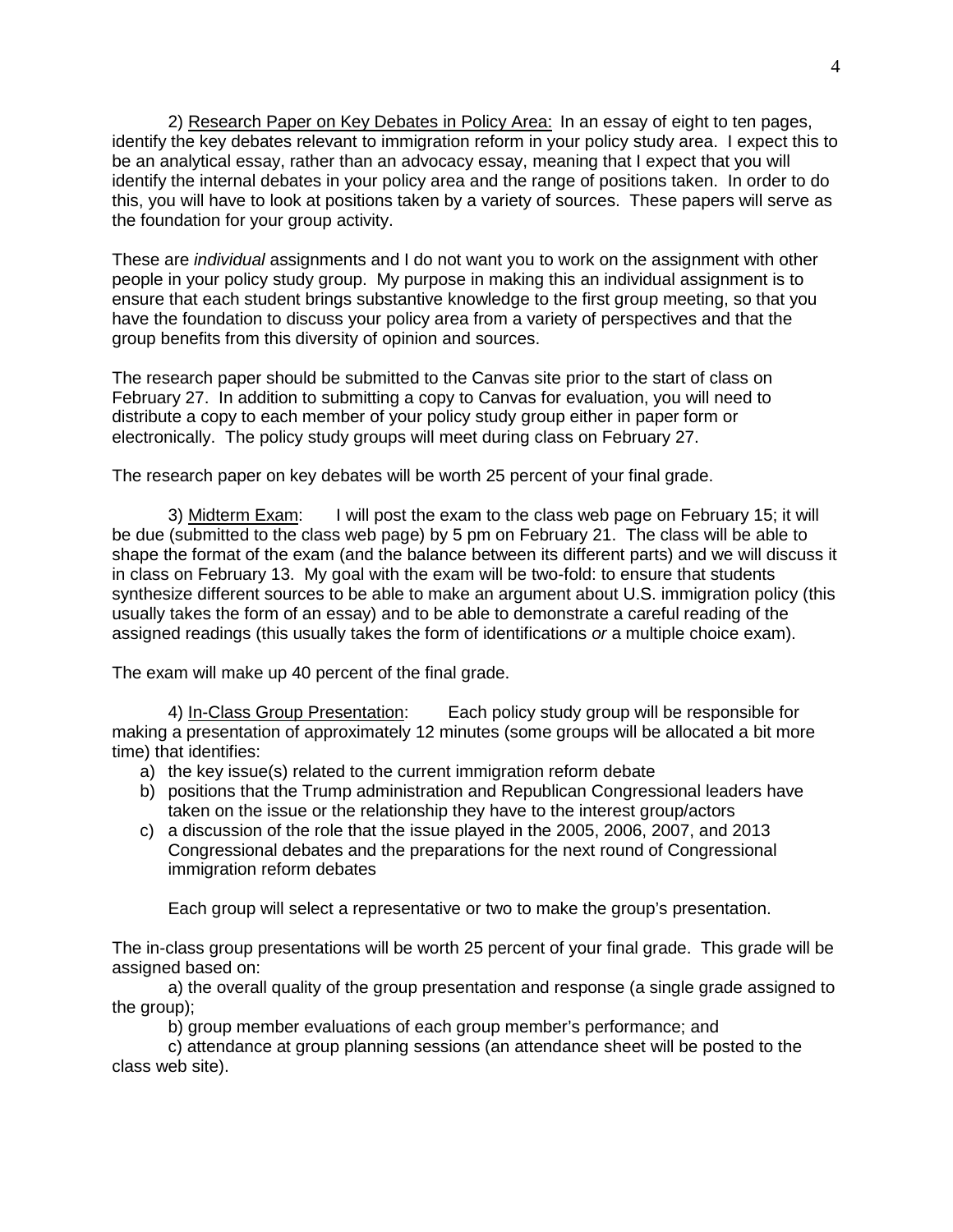These in-class presentations will take place March 6 and 13. I will group like groups with like groups and will distribute a presentation schedule by mid-February.

5) Extra Credit: I will bring to your attention opportunities to attend events on campus that relate to U.S. immigration policy. I can't predict in advance how many of these events there will be or when they will occur. If you hear of an event that you think might be relevant, please bring it to my attention.

To earn extra credit, I will require that you attend the event and write a description of no more than one page summarizing the key points. You can earn up to one point of extra credit (1 percent of your final grade) for each of these summaries that you submit, up to a maximum of 3 points. That said, I can't guarantee that there will be three such events.

These extra credit submissions will be due by the final day of class (March 17) at 5 pm (to the class Canvas site).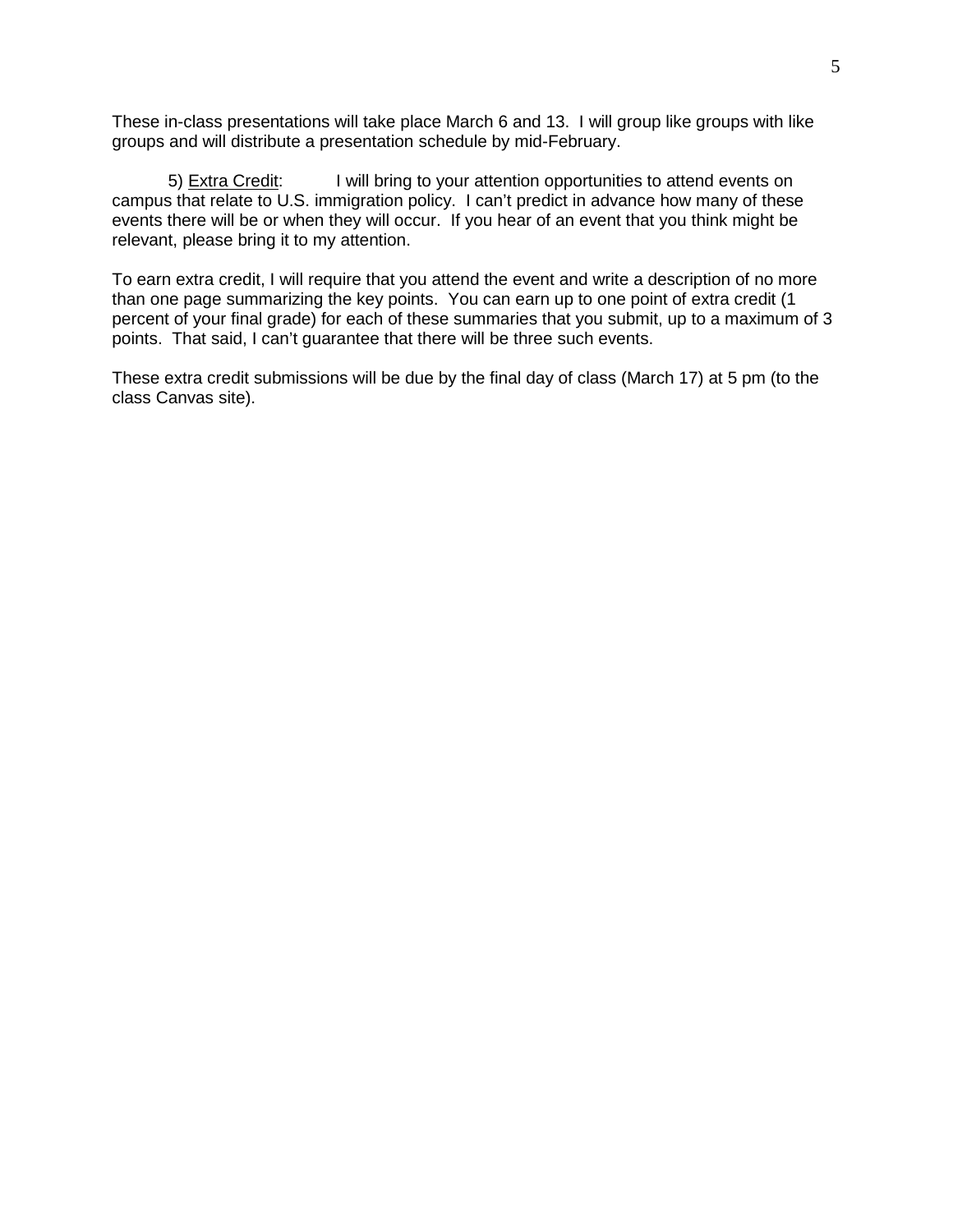|                   | <b>Lecture and Reading Schedule</b>                                                                                                                                                                                    |
|-------------------|------------------------------------------------------------------------------------------------------------------------------------------------------------------------------------------------------------------------|
| January 9         | 1) Course Introduction and Overview                                                                                                                                                                                    |
|                   | 2) Thrace, 378 AD and competing notions of making immigration<br>policy                                                                                                                                                |
|                   | 3) Introduction to the current policy debates                                                                                                                                                                          |
|                   | a) What does "comprehensive" immigration reform mean in<br>the contemporary debate?                                                                                                                                    |
|                   | b) What have Congress, President Bush, and President<br>Obama tried to achieve in terms of immigration reform                                                                                                          |
|                   | c) What signals is the Trump transition team sending about<br>immigration policy in the Trump years?                                                                                                                   |
| January 16        | Martin Luther King Day Commemoration - No class                                                                                                                                                                        |
| January 17        | Submit top four choices for assignment to a policy study group for<br>the course by email to LDESIPIO@UCI.EDU                                                                                                          |
| <b>January 23</b> | Foundations and Enduring Debates - U.S. Immigration and<br><b>Incorporation Policies - 1492-1965</b>                                                                                                                   |
| <b>READINGS:</b>  | DeSipio and de la Garza, Introduction, chapters 1 and 2 (pp. 1-96).                                                                                                                                                    |
|                   | Masuoka and Junn, Introduction and chapters 1 and 2 (pp. 1-62).                                                                                                                                                        |
| January 30        | 1) The 1965 Immigration and Naturalization Amendments and<br>contemporary immigration and immigrant incorporation policy                                                                                               |
|                   | 2) Other contemporary migrations (unauthorized, short-term,<br>refugees/asylees)                                                                                                                                       |
|                   | 3) Border enforcement and contestation over who enforces U.S.<br>immigration law (Why was "Build the Wall!" one of the cores<br>messages of the 2016 Presidential race)                                                |
|                   | 4) Immigrant-native relations                                                                                                                                                                                          |
| <b>READINGS:</b>  | DeSipio and de la Garza, chapter 3 (pp. 97-130) [also review pp. 77-96].                                                                                                                                               |
|                   | Masuoka and Junn, chapter 3 (pp. 63-87).                                                                                                                                                                               |
|                   | Rosenblum, Marc R. and Faye Hipsman. 2016. "Border Metrics: How to<br>Effectively Measure Border Security and Immigration Control."<br>Washington, D.C.: Immigration Policy Center. [Posted to the class web<br>site]. |
|                   | Massey, Douglas. 2008. "Caution: NAFTA at Work." Miller McCune 1<br>[April/May]: 30-37 [Posted to the class web site].                                                                                                 |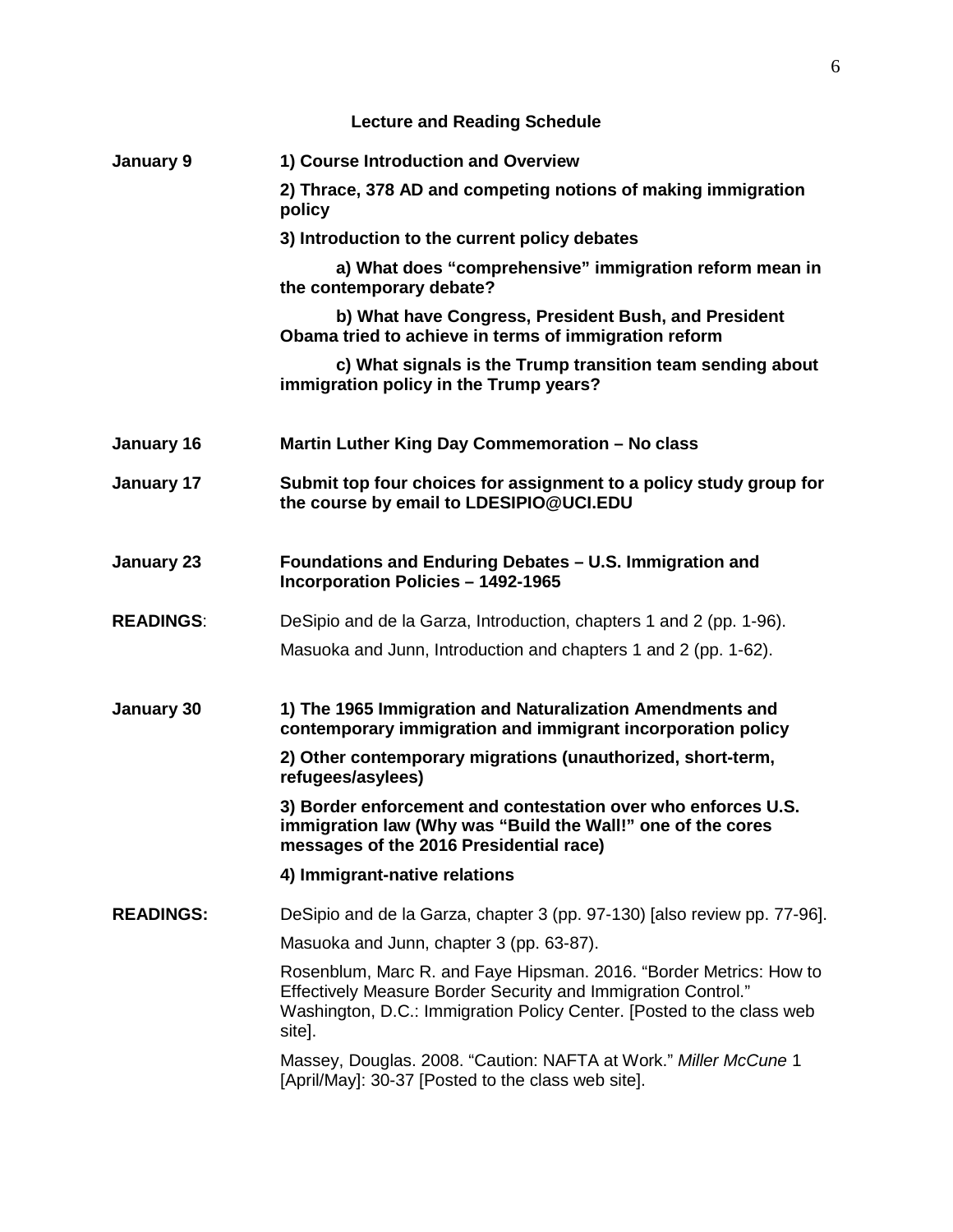Passel, Jeffrey S., and D'Vera Cohn. 2016. *Overall Number of U.S. Unauthorized Immigrants Holds Steady Since 2009*. Washington, D.C.: Pew Research Center – excerpt (pp. 1-15) [Posted to the class web site].

Department of Homeland Security, Office of Immigration Statistics. 2016. *DHS Immigration Enforcement: 2016*. Washington, D.C. Office of Immigration Statistics. [Posted to the class web site].

**February 6 Immigrant Incorporation**

**READINGS:** DeSipio and de la Garza, chapter 4 (pp. 131-172).

Masuoka and Junn, chapters 4 and 5 (pp. 88-155)

Witsman, Katherine, and Ryan Baugh. 2016. *U.S. Naturalizations: 2015*. Washington, D.C.: Office of Immigration Statistics. [Posted to the class web site]

Baker, Bryan. 2010. Naturalization Rates Among IRCA Immigrants: A 2009 Update. Washington, D.C.: Office of Immigration Statistics. [Posted to the Class Web Site].

Gonzales, Roberto G.; Veronica Terriquez; and Stephen P. Ruszczyk. 2014. "Becoming DACAmented: Assessing the Short-Term Benefits of Deferred Action for Childhood Arrivals (DACA)." *American Behavioral Scientist*. [Posted to the class web site]

Batalova, Jeanne; Sarah Hooker; and Randy Capps, with James Bachmeier. 2014. *DACA at the Two-Year Mark: A National and State Profile of Youth Eligible and Applying For Deferred Action*. Washington, D.C.: Migration Policy Institute. [Posted to the class web site]

**ASSIGNMENT**: Annotated bibliography should be submitted to the Canvas site before the beginning of class.

# **February 13 Immigrant/Second Generation Political Participation and the Future of U.S. Politics**

**Discussion of the Structure of the Midterm**

**READINGS:** DeSipio and de la Garza, chapter 5 (pp. 173-202)

Masuoka and Junn, chapters 6 and Conclusion (pp. 156-198)

DeSipio, Louis. 2011. "Immigrant Incorporation in an Era of Weak Civic Institutions: Immigrant Civic and Political Participation in the United States." *American Behavioral Scientist*. [Posted to the class web site]

Feere, Jon. 2010. "Birthright Citizenship in the United States: A Global Comparison." Washington, D.C.: Center for Immigration Studies [Posted to the class web site].

Blitzer, Jonathan. 2016. "Undocumented Immigrants Brace for the Trump Administration." *The New Yorker*. [Posted to the class web site]